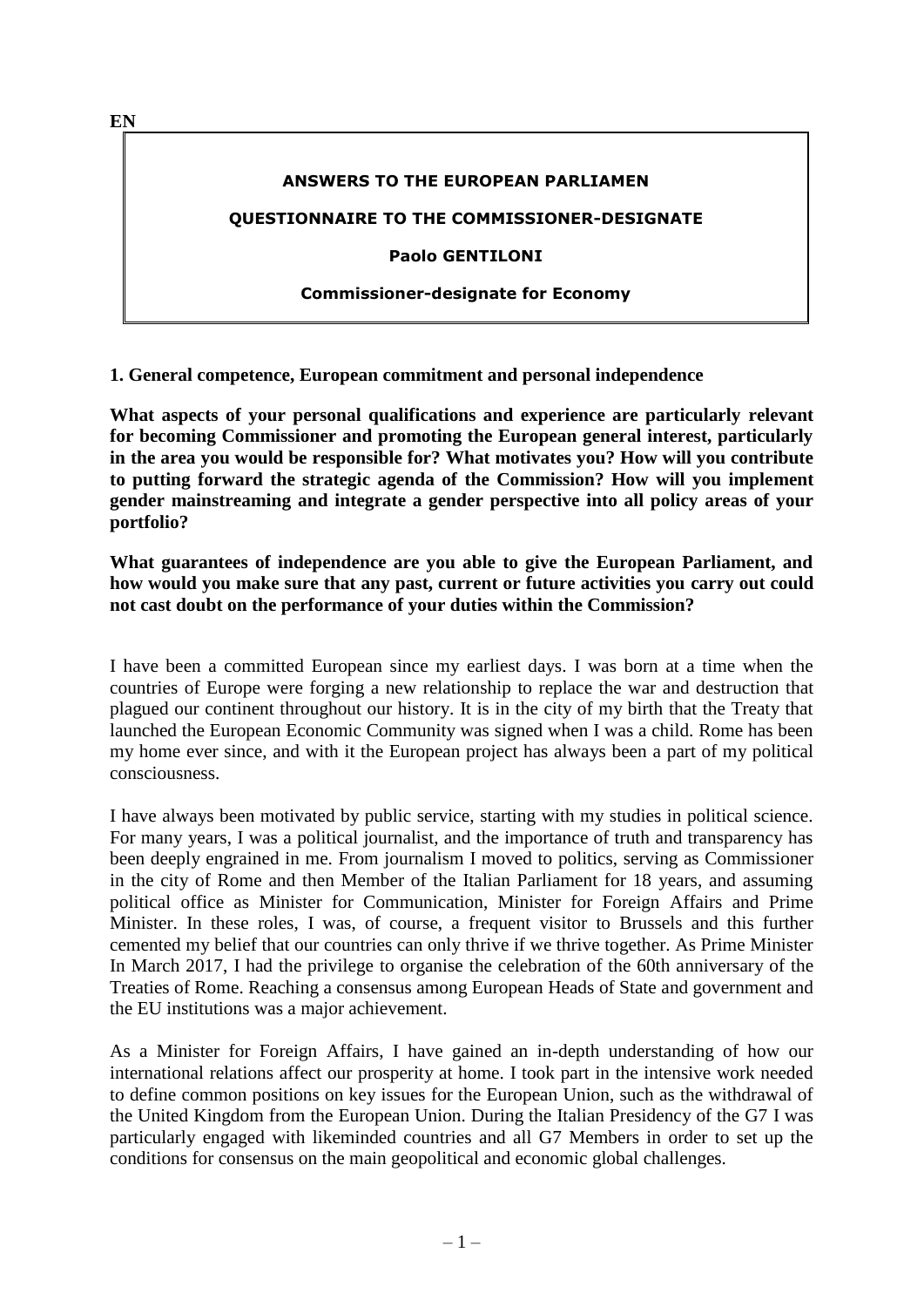The President-elect has stressed that this will be a geopolitical Commission and in today's world, this is particularly true in economic and taxation matters. We have seen rising dissatisfaction across our continent about the distribution of opportunities and ability of governments to ensure a fair contribution from all people and companies. The internationalisation of mobile capital and income is a reality and no government can address its consequences alone. If confirmed, I will be guided by the need to ensure that we continue to promote the social market economy that is so central to our wellbeing, in my work on delivering fair and effective taxation.

A critical priority over the new term will be taking effective action on the climate emergency we have in front of us. It is a question that has no borders, par excellence. And it is one that I am committed to, and have been since my early days as editor of 'The New Ecology' 35 years ago. Addressing this challenge will require action on many fronts, and economic policy and taxation policy will be vital in delivering the funding and incentives to bring health back to our planet.

A central part of my portfolio will be economic surveillance. Inclusive growth and environmental sustainability must go hand in hand. As a Member of Parliament during the crisis years, I understood the importance of both safeguarding the sustainability of public finances and being able to deliver economic support in difficult times. During my term, I will commit to delivering a policy agenda that will support growth and find the right balance between ensuring sustainability over time, while addressing any short-term issues through the appropriate flexibility within the agreed set of EU rules. I will work with the European Parliament to propose a European Unemployment Benefit Reinsurance Scheme to deliver European support for those that need it when they need it. With InvestEU and the Sustinable Europe investment plan, I will work to deliver much needed investment contributing to our overall objectives, notably on climate neutrality and the digital transition.

My commitment to gender equality is part of my commitment to liberalism and democracy. I welcome the gender balance in the College and believe that it is important to lead by example. I commit to achieving the same in my Cabinet, and doing so will make my private office stronger and better able to represent the needs and priorities of the people of Europe whoever and wherever they may be.

I will serve President-elect von der Leyen's Commission with independence from outside influence and with collegiality. I will work only as European, but will do so with the same passion and commitment as I worked for Italy and Rome. I commit to complying with the ethical requirements set out in Treaty – in law and in spirit – and will do so in full transparency.

# **2. Management of the portfolio and cooperation with the European Parliament**

**How would you assess your role as a Member of the College of Commissioners? In what respect would you consider yourself responsible and accountable to the Parliament for your actions and for those of your departments? What specific commitments are you prepared to make in terms of enhanced transparency, increased cooperation and effective follow-up to Parliament's positions and requests for legislative initiatives? In relation to planned initiatives or ongoing procedures, are you ready to provide Parliament with information and documents on an equal footing with the Council?**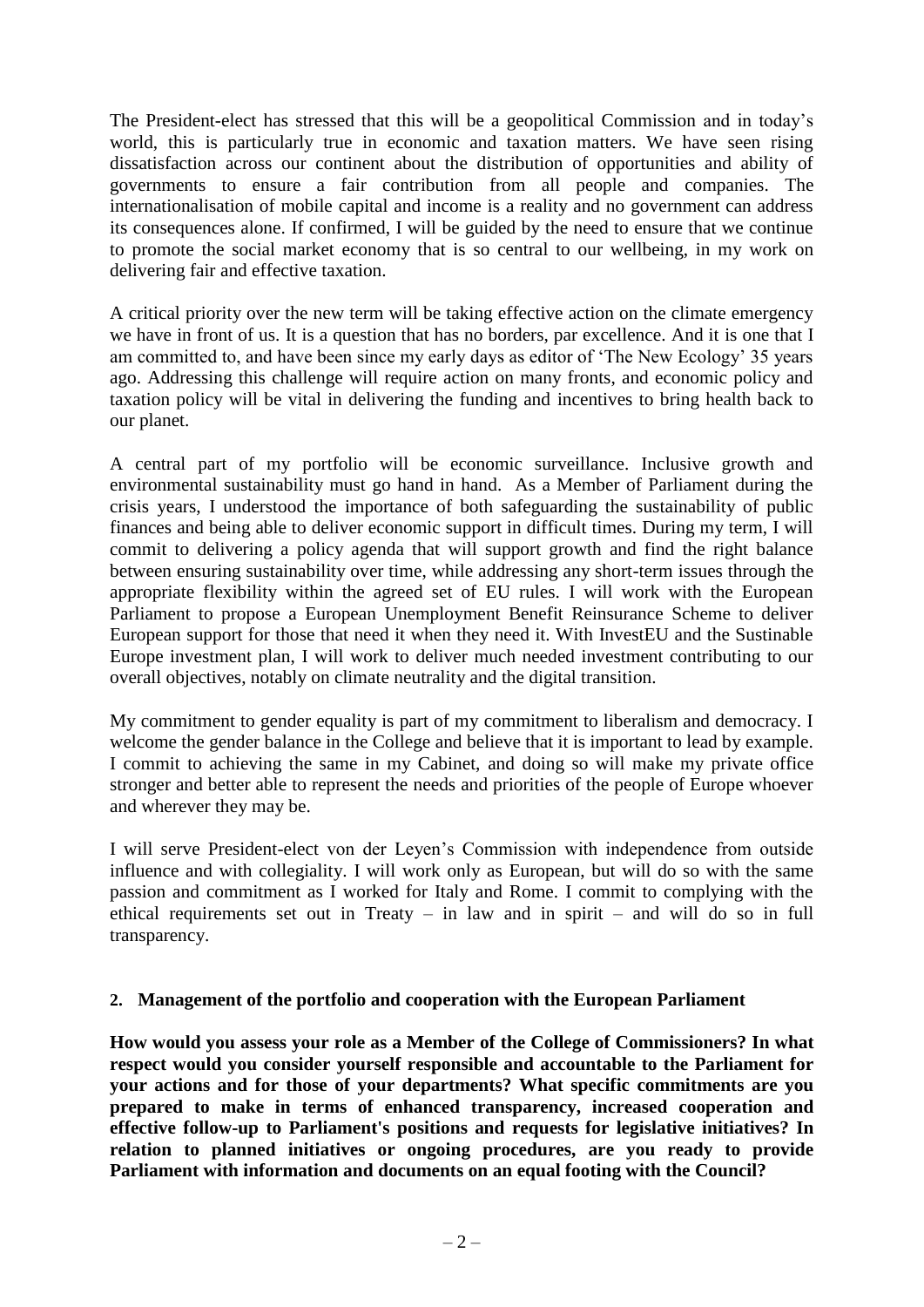Accountability and parliamentary oversight lies at the very heart of democracy, and as such, our common European values. Having been an elected representative for almost two decades as well Minister and Prime Minister accountable to a national parliament, I have experienced democratic accountability from both sides. In order to regain the trust of citizens in the European Union, transparency and the close involvement of the European Parliament is of paramount importance. If I am confirmed as Commissioner for Economy, I will work closely with Parliament and its members at all stages of both the policy-making process and the political dialogue. I will work towards this objective, and in doing so I will fully respect the provisions of the 2010 Framework Agreement on relations between the European Parliament and Commission and the 2016 Interinstitutional Agreement on Better Law-Making.

As a former Parliamentarian and journalist, I believe in transparency, openness, trust, and constant dialogue as the basis of good governance and legitimacy. President-elect von der Leyen's Political Guidelines and Mission Letters fully reflect these principles, and stress the intention to reinforce the special relationship between the European Parliament and the Commission. I fully stand behind her commitment to more closely involve the European Parliament in economic governance matters, including by appearing in front the European Parliament before every key stage of the European Semester process. I also welcome and support the President's-elect pledge to follow-up on Parliamentary resolutions adopted by a majority of its members with a legislative act, in full respect of the proportionality, subsidiarity and better law-making principles.

If I am confirmed as a Commissioner, I will consider Parliament and Council equally important, where they act as co-legislators, in my work as Commissioner, and make sure that this is also respected in the way information is shared in areas under my responsibility. This is not only a legal requirement, but also a must for a Commissioner who, as a Member of the College, is accountable to directly elected Members of the European Parliament. On the personal level, I find it a prerogative as a strong believer in democracy and as a committed European. I will be available to regularly attend trilogues, as well as plenary and committee meetings in order to listen to the views of the European Parliament and respond to its concerns, and I will ensure a direct and regular flow of information with the Chair and direct communication with committee members. As a former journalist, I believe that citizens must be informed about European policies and debates, and parliamentarians are best placed to help with that mission. I will also ensure that the European Parliament is regularly briefed, notably before major events and at key stages of international negotiations in areas under my responsibility.

President-elect von der Leyen supports a right of initiative for the European Parliament. She is committed that her Commission will follow-up on Parliamentary resolutions adopted by a majority of its component members with a legislative proposal, in full respect of proportionality, subsidiarity and better law-making principles. I fully subscribe to this objective.

As part of the next College's commitment to a deepened partnership with the European Parliament, I will work hand in hand with Parliament at every stage in debating resolutions under Article 225 TFEU. I commit to work closely with the relevant parliamentary Committees, and be active and present during the preparation of Article 225 TFEU resolutions. I strongly believe that this will improve dialogue, foster confidence and a sense of working together towards a common goal.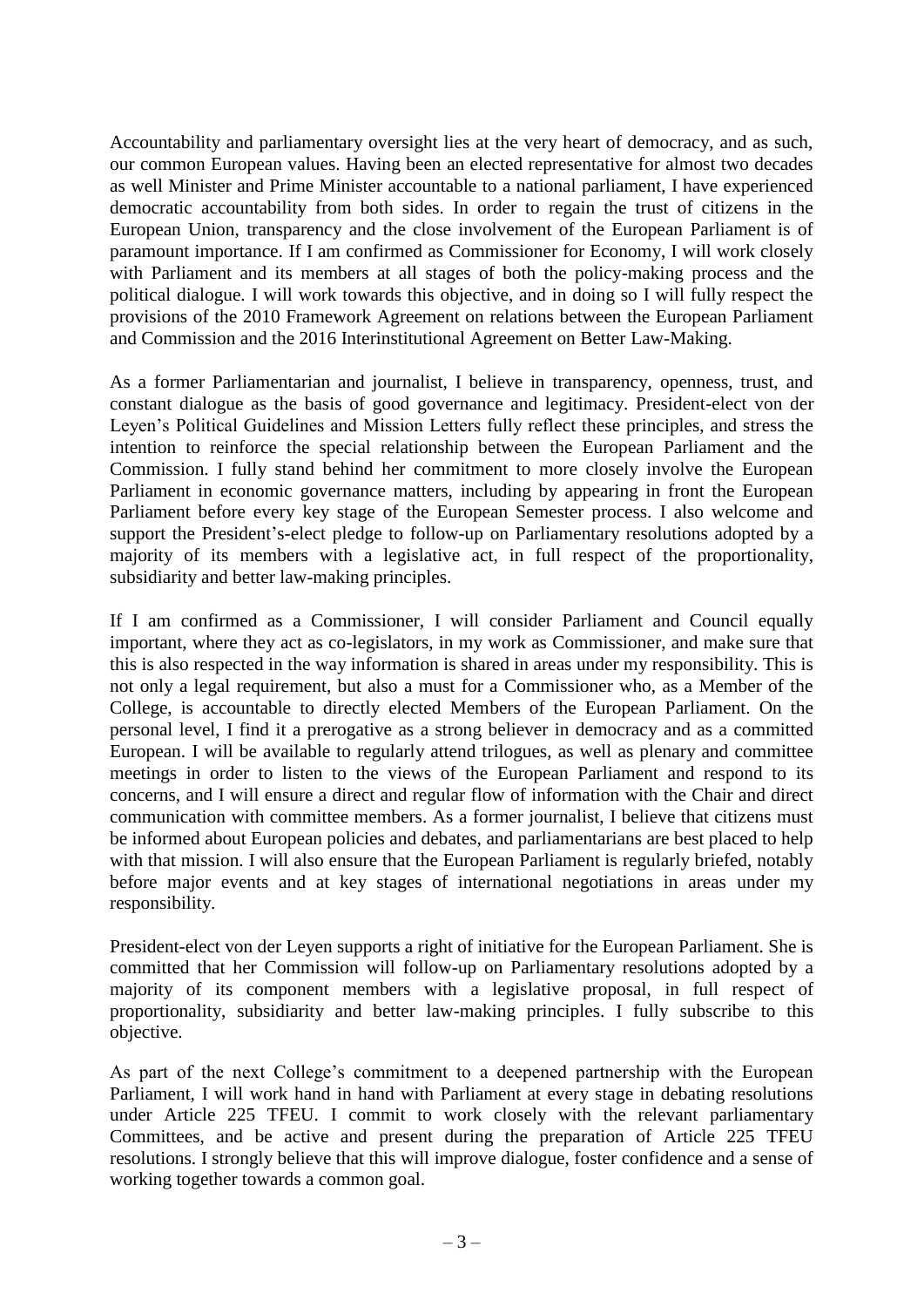I will take full political responsibility for the activities in my area of competence, if confirmed. The European Commission is a crucial institution as a guardian of our Treaties and of the heritage of the founding fathers of the European Union, which I would be honoured to serve. As future Commissioner, I would actively defend and promote the general interest of Europe, and always act in line with the principle of collegiality. I will work closely with Executive Vice-President-designate Valdis Dombrovskis and with the other Members of the College to deliver on the six priorities of President-elect Ursula van der Leyen, and in particular to contribute to inclusive and sustainable growth for Europe and deepening the Economic and Monetary Union, while promoting the role of Europe as global leader. It is only by working together towards a common goal as a College and as EU institutions that we can respond to the legitimate demands of Europeans of prosperity, stability and protection.

## **3. What is your stance on the application of the Stability and Growth Pact? What are your intentions with regard to the upcoming review of the EU's fiscal framework, in particular concerning pro-cyclical effects, investments, macroeconomic imbalances and the simplification of the rules?**

The objective of the Stability and Growth Pact is to ensure that Member States coordinate fiscal policies and pursue sound public finances, essential factors to promote growth and maintain stability. The Pact aims to prevent, and where necessary correct, excessive deficits to keep debt at sustainable levels. Without prejudice to this sustainability objective, the Stability and Growth Pact is also meant to allow for fiscal-based macroeconomic stabilisation. Differences in economic conditions and debt-to-GDP ratios across Member States as well as in national preferences on the appropriate pace of debt reduction make reconciling the sustainability and stabilisation objectives challenging. It also makes it challenging to achieve consensus and ownership on the appropriate adjustment path. If confirmed as a Commissioner for the Economy and in line with President-elect von der Leyen's Political Guidelines, I will seek to have the Commission apply the Stability and Growth Pact making full use of the flexibility allowed in the rules. Together with the current environment of particularly low interest rates, this will help us achieve a more growth-friendly fiscal stance in the euro area while safeguarding fiscal responsibility. Moreover, because they increase potential growth, investment and structural reforms make a key contribution to debt sustainability. As stated in my Mission Letter, my task is to ensure that economic policy encourages sustainable growth and offers the protection and stability Europeans need.

I am aware that the 2011 reform of the Stability and Growth Pact introduced regular reviews of the fiscal rules. Accordingly, the Commission has to publish an assessment of the EU's fiscal framework by the end of the year. The European Fiscal Board has already provided valuable input to this process. The review will provide a stocktaking of the Stability and Growth Pact and evaluate the experience so far with the application of the rules. It will also provide orientations for the future. The ensuing consultation of Member States and stakeholders will allow for an exchange of views and offer an opportunity to reconcile polarised positions in order to rebuild trust. My experience as Prime Minister has made me even more aware of the fact that consensus-building has very much to do with trust, keeping engagements that have been taken and working hard for shared objectives. Indeed, ensuring ownership and effective enforcement of the rules will be key in the coming years. The review will provide the necessary basis to assess whether an update of the rules is warranted. It will also be the occasion to take stock of other elements of the so-called 'six-pack', in particular the Macroeconomic Imbalance Procedure, which provides a framework of surveillance for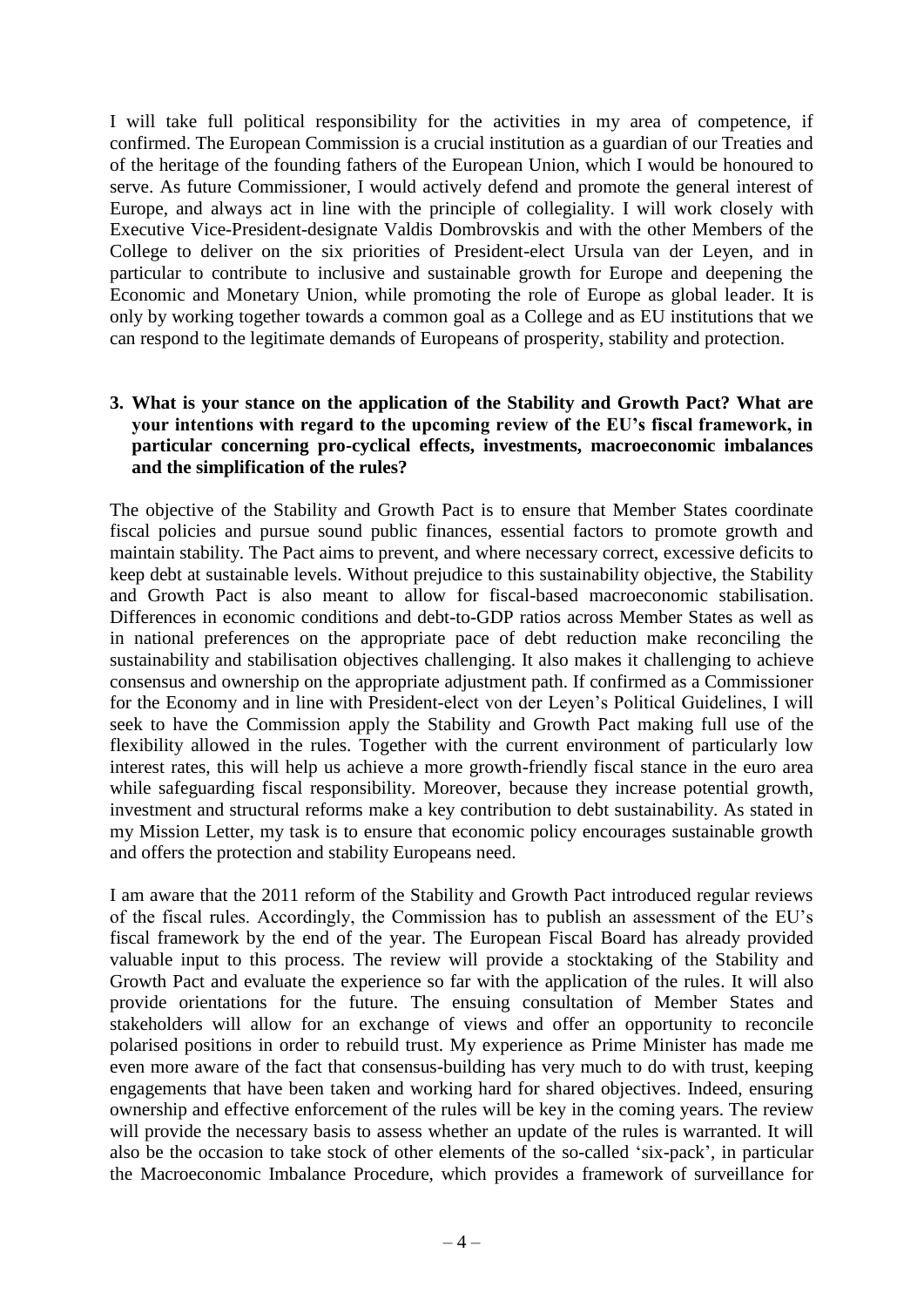economic developments that were outside the scope of coordination before the financial crisis, such as external imbalances, competitiveness, housing markets or fast-rising levels of private debt. The Macroeconomic Imbalance Procedure has allowed to broaden the scope of the surveillance and we will need to implement it in a way as to correct the current external imbalances.

# **4. How do you envisage reforming the European Semester? How will you deliver on enhancing democratic accountability? What are your views concerning the incorporation of social and environmental criteria?**

Since its inception in 2011, the European Semester has continuously evolved. Today, it touches upon many dimensions of social and economic policy. There has rightly been an increasing focus on social issues: almost half of the country specific recommendations touch upon issues in the areas of employment, education, healthcare and social policy. Nevertheless, as underlined by the President-elect, the recommended economic policies in the European Semester should balance social rights, Europe's climate neutrality and a competitive economy. Establishing the European Pillar of Social Rights has been a major achievement and a clear commitment to the European social market economy. The next Commission is committed to putting forward an action plan to fully implement the European Pillar of Social Rights and I am proud to be charged with leading the work on a European Unemployment Benefit Reinsurance Scheme. I want the Semester to support these major initiatives and help Member States in promoting upward convergence and progressing towards social fairness and welfare, including by paying more attention to the distributional consequences of recommended policies. I will contribute to delivering the President's-elect commitment to refocus the European Semester into an instrument that integrates the United Nations Sustainable Development goals.

Europeans speak loud and clear on the importance of climate and environmental issues. From the beginning of my political career, environmental issues have been extremely important to me. I strongly believe that their economy-wide relevance should be better acknowledged in the coordination of economic and social policies. The overall aim should be to ensure close political correspondence between the Semester and the various dimensions of the United Nations Sustainable Development Goals, while keeping a focus on the key economic policy challenges with macroeconomic relevance. I commit to taking the first steps into this direction already in the upcoming European Semester cycle.

The real value of the European Semester is to coordinate our policies on matters of common concern in terms of sustainable economic prosperity and for all Member States to respond to their most pressing challenges. We have the duty to listen, and to act according to the interests of Europe. We have the duty to listen to our societies, to the social partners, and most importantly to this generation of young Europeans, which shows us the importance to act united. To deliver real change for the better, the importance of a genuine policy dialogue cannot be overstated, not least when reforms are complex and require time. Ownership of the policy recommendations under the Semester determines their long-term impact on the ground. I believe that we should put Member States' own economic reform strategies and commitments more centre stage. I will be an advocate of deepening the dialogue with Member States about their policies, by more technical and political missions to Member States and providing a concrete Commission assessment of Member States' reform plans. If confirmed, I intend to lead the way and visit all Member States in the first half of the mandate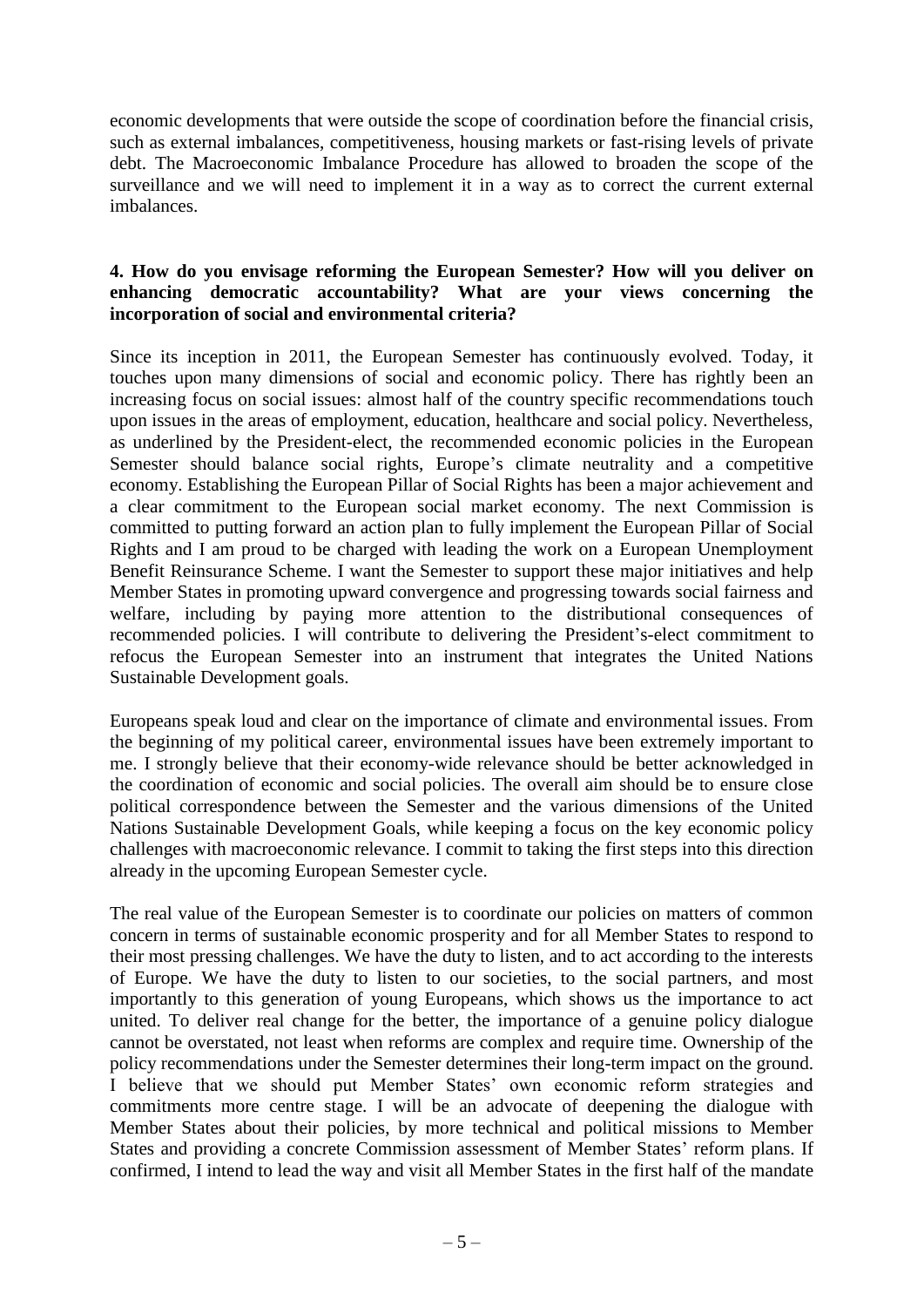to discuss key economic and social challenges with representatives of government, national Parliaments and relevant stakeholders, in particular social partners and civil society.

I am also committed to further developing the close partnership between the Commission and the European Parliament in the area of economic governance. The Commission already listens carefully to the views of the Parliament, not least as expressed in its two yearly reports on the European Semester. I am convinced that your voice can be stronger and that the Semester is a prominent way to work closer together. If confirmed as Commissioner, I will be coming to the European Parliament before each key stage in the Semester process to discuss with you the main challenges as we see them and debate with you what needs to be done to overcome them. I also firmly believe that we need to build on the existing efforts to reach out to citizens and stakeholders. As elected representatives, Members of the European Parliament should be at the heart of our joint efforts to listen to national parliaments and citizens directly. The annual European Parliamentary Week co-organised by the European Parliament bringing together Parliamentarians from all over the EU already provides valuable input and I am committed to continue and intensify our joint exchanges.

# **5. What is your intention with regard to the Treaty on Stability, Coordination and Governance?**

The Commission proposed a Directive in December 2017 aiming to incorporate the substance of the Treaty on Stability, Coordination and Governance in EU law, taking into account the appropriate flexibility built into the Stability and Growth Pact and identified by the Commission since January 2015. The proposal, which incorporates into Union law the main elements of the Treaty in order to support sound fiscal frameworks at national level and is fully in line with the existing rules, is intended to allow the contracting parties to fulfil their commitment in this regard. However, the Parliament's opinion is still pending and there has not been sufficient support for the proposal in the Council. The assessment of the EU's fiscal framework by the end of the year will provide an opportunity to take stock on this. The European Parliament has an important role to play to ensure transparency of the implementation of fiscal rules and democratic accountability.

**6. Could you specify your priorities and road map for an EU tax agenda? How would you as Commissioner promote a more modern, simpler, fairer taxation system, in particular taking into account the on-going International Tax Reform led by G20 (including the discussions around a minimum effective corporate tax rate and the need to put an end to harmful tax practices), the digitalisation of the economy and the EU Climate Change agenda? Do you intend, if appropriate, to make use of the procedure laid down in Article 116 TFEU which makes it possible to change the unanimity requirement in the tax area?**

The EU tax agenda for the upcoming years will be shaped by the challenges that we are currently facing. First, the ambitious environmental and climate policies agenda put forward by President-elect von der Leyen will need to include decisive tax policy measures. Secondly, tackling tax fraud, evasion and avoidance at EU and international level will continue to be essential, so that Member States can continue to raise revenues and to carry out their economic and social policy. Third, technological change and globalisation have enabled new business models, which have made clear the need for a reform of the international corporate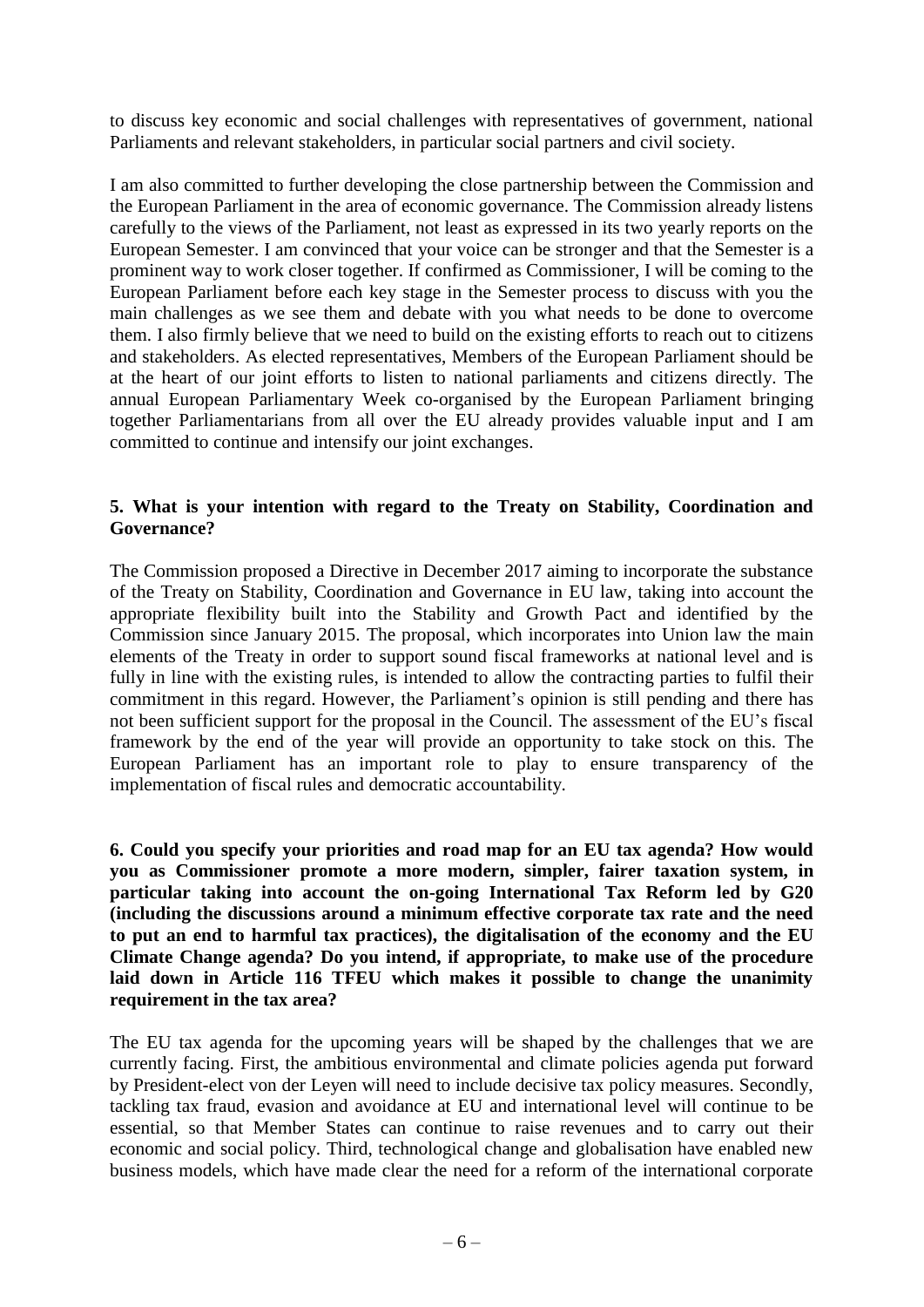tax framework. Moreover, tax policies are an important tool to support the competitiveness of the EU and stimulate investment, growth and entrepreneurship in its Single Market. To reap its full potential, it should be easier for businesses to operate and citizens to work crossborder. If confirmed as Commissioner, these considerations will be at the heart of my agenda for the next five years, both at the EU and through the coordination of national tax policies, and they will feed into my priorities. In the last years, the European Parliament has been a key ally in taking the tax agenda forward. I hope I can count on the same level of support to keep up the momentum and achieve further progress together.

Taxation can play a direct role in achieving the European Green Deal goals. This is why, together with the Executive Vice-President-designate for the European Green Deal, I will work to make sure that our tax system provides the right incentives to steer behaviour of producers, users and consumers, ensures a level playing field and helps to compensate vulnerable groups affected by this transition. One of the key objectives will be the modernisation of the Energy Tax Directive, which dates back to 2003. According to a recent evaluation, the Directive is outdated and no longer in line with current needs. In particular, it has not kept pace with the many developments at EU and international level in the field of energy efficiency and climate change. The level of ambition of the modernisation of the Energy Tax Directive is intertwined with the way in which the Emissions Trading System will be extended. Moreover, we have to make sure that the transition towards a climate-neutral EU should be done in a way that is just and socially balanced. A more ambitious EU Emissions Trading System to reach the target of climate-neutrality by 2050 should be combined with measures to avoid carbon leakage and secure the Union's competitive advantage; we cannot be left without a level-playing field. This could cause economic and social backlash and defeat the attainment of our climate goals. For this reason, the President-elect proposed the introduction of a carbon border tax. The design will have to be carefully crafted to exert political pressure on climate laggards to take action, to ensure that EU companies can compete on a level playing field and to be fully compatible with rules of the World Trade Organization.

Fighting tax fraud, evasion and avoidance is crucial to maintain sound public finances and secure funds for public goods such as quality education and healthcare. In the past years, substantial progress has been made on tax transparency, administrative cooperation and the fight against tax avoidance. Nevertheless, more needs to be done and I will make it a priority to advance this agenda. I want to simplify the life of taxpayers that play according to the rules and focus punitive action on those that do not. My strategy will build on three pillars: i) increase tax certainty and facilitate compliance with the rules; ii) combating fraud and evasion iii) adapting the EU's tax governance framework, in particular by reinforcing the way we cooperate between Member States. I will also continue to work towards a fraud-proof definitive value added tax system that works for the Single Market. The fight against tax fraud, tax evasion and tax avoidance should not be limited to the EU. We should also develop stronger measures to combat harmful tax regimes around the world. In this respect, the common EU list of non-cooperative jurisdictions for tax purposes has delivered unprecedented progress. The EU is now in direct dialogue with our main partners on tax issues. Our partners have taken major steps to stop harmful tax practices and to improve cooperation in tax matters. I believe this is an area where improvement can still be sought, in particular to find an agreement on meaningful coordinated defensive measures to apply to listed countries and to improve the transparency of the process.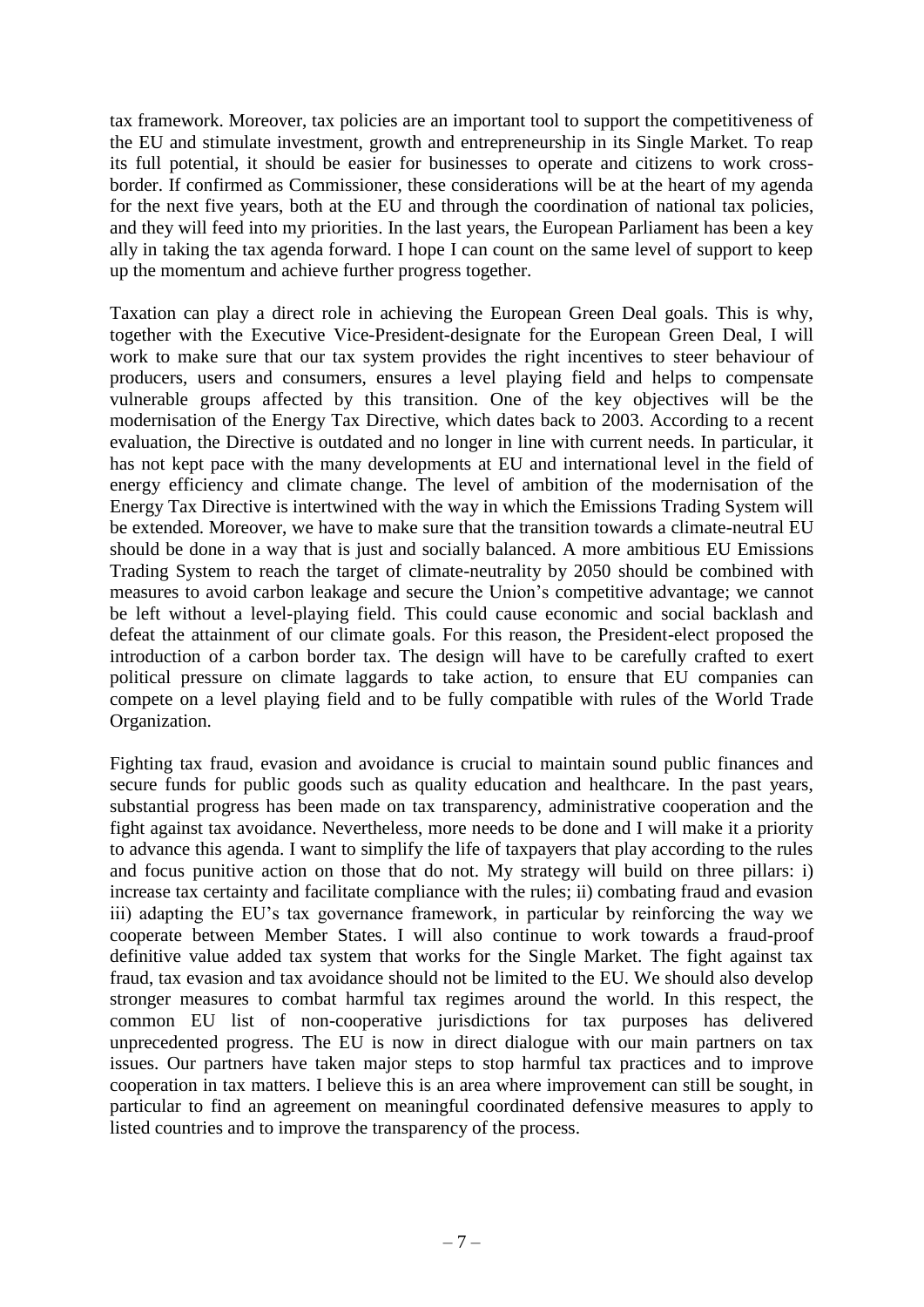The international corporate tax framework is out of step with the realities of the modern economy. It is too complex and does not ensure that profits are taxed where they are generated. While these challenges are not limited to the digital sector, they are particularly clear and pressing in relation to the taxation of the digital economy. Together with the Executive Vice-President-designate for a Europe fit for the Digital age, I will ensure that the Commission and the EU in general leads international efforts to find an agreed approach on digital taxation at the level of the G20 and the Organisation for Economic Co-operation and Development. The next months will be crucial to make progress. If an effective global agreement is reached, this will require coordinated implementation in the EU in order to reduce compliance costs and increase tax certainty for businesses. If no effective agreement is reached internationally by the end of 2020, the EU should act alone. We will need a solution at EU level that provides a solution to the challenges of the digital economy, brings benefits to the EU and enables us to find an agreement between Member States. I am also determined to make progress within the EU on making the tax system more business-friendly and better supporting growth, investment and innovation. The EU tax system must be simpler, clearer and easier to use. In this respect, I see the work on a common consolidated corporate tax base as a crucial part of this agenda aimed at making our tax systems simpler, clearer and easier to use.

To ensure we can meet all these challenges, I am convinced, as expressed in my Mission Letter, that we should make full use of the clauses in the Treaties that allow proposals on taxation to be adopted by co-decision and qualified majority voting. Taxation is one of the last EU policy areas where decision-making relies exclusively on unanimity. In recent years new emerging challenges in the EU and globally have exposed the limits of unanimity in taxation and our capacity to react swiftly. In today's digital and global economy, the EU needs to be able to adjust faster and more efficiently its tax policy to evolving needs. Moreover, under the current rules the European Parliament has a mere consultative role. A true decision-making role of the Parliament under the ordinary legislative procedure would make the decisionmaking in taxation more efficient. A progressive and targeted transition to qualified majority voting and the ordinary legislative procedure could render EU policymaking in taxation more agile and more democratic. In this context, Article 116 of the Treaty on the Functioning of the European Union offers an alternative route for the use of qualified majority voting. Its mechanism could be triggered in cases of evidence of an existing distortion of competition in the internal market due to divergent national rules. I am ready to make use of it in the future should the legal conditions be met.

## **7. How would you concretely improve the functioning of EMU? What is your intention with regard to the establishment of the European Unemployment Benefit Reinsurance Scheme?**

The euro, our common currency, is a symbol of our unity. Progress has been made in recent years in returning Member States and the overall euro area economy towards sound and sustainable growth paths. However, the economy is slowing down and risks are looming. Swift progress in completing the Economic and Monetary Union is an essential part of the policy response. It will help also to address the persisting divides in term of social cohesion and economic performances within the European Union. We need to learn the lessons of these years: despite the achievements, the incomplete nature of the Economic and Monetary Union can lead to sub-optimal macroeconomic outcomes. More reforms would help the euro area to enjoy stronger, more sustainable and inclusive growth, and to shield it better from economic